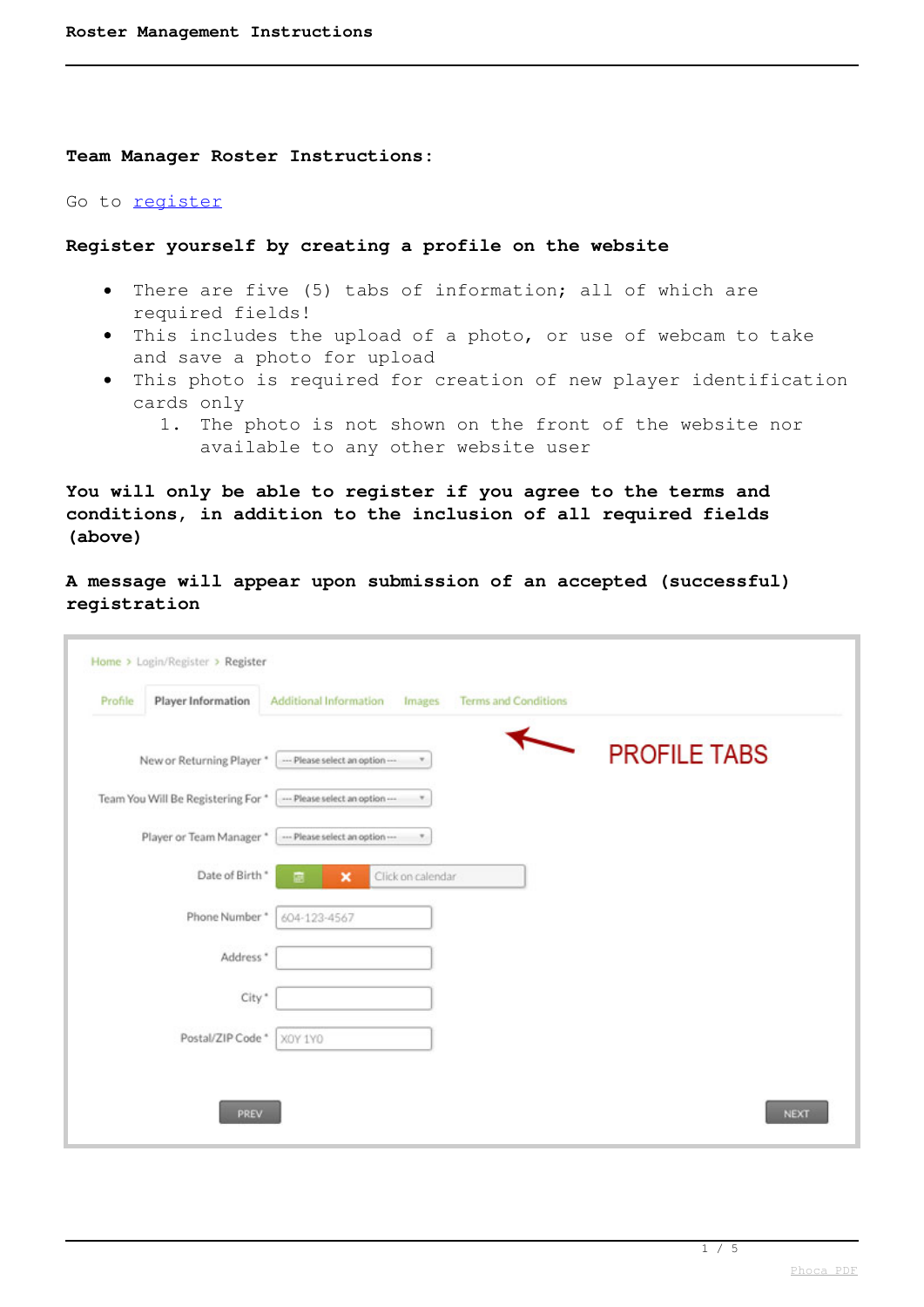**You account will be activated right away and you'll be able to log in an manage your roster**

| Warning<br>Some required fields are not filled, please complete your profile                                                                                                                    |                                                                      |
|-------------------------------------------------------------------------------------------------------------------------------------------------------------------------------------------------|----------------------------------------------------------------------|
| Player Information<br>Personal Info<br>Profile<br>Images<br>□ Yes I Agree<br><b>BCSA Terms &amp;</b><br>Conditions *<br>□ Yes I Agree<br>MSA Terms &<br>Conditions *<br><b>SUBMIT</b><br>CANCEL | Legal<br><b>ACCEPT TERMS LEAGUE'S</b><br><b>TERMS AND CONDITIONS</b> |

**Add Player to Roster**

**You will be notified via email when a player applies to join your roster.**

- Log in to the site
- If not already re-directed, go to: [Team Directory](resources/documents-lists/team-list)
- Click on the your team on the left
- Most cases you will have admin access to one team only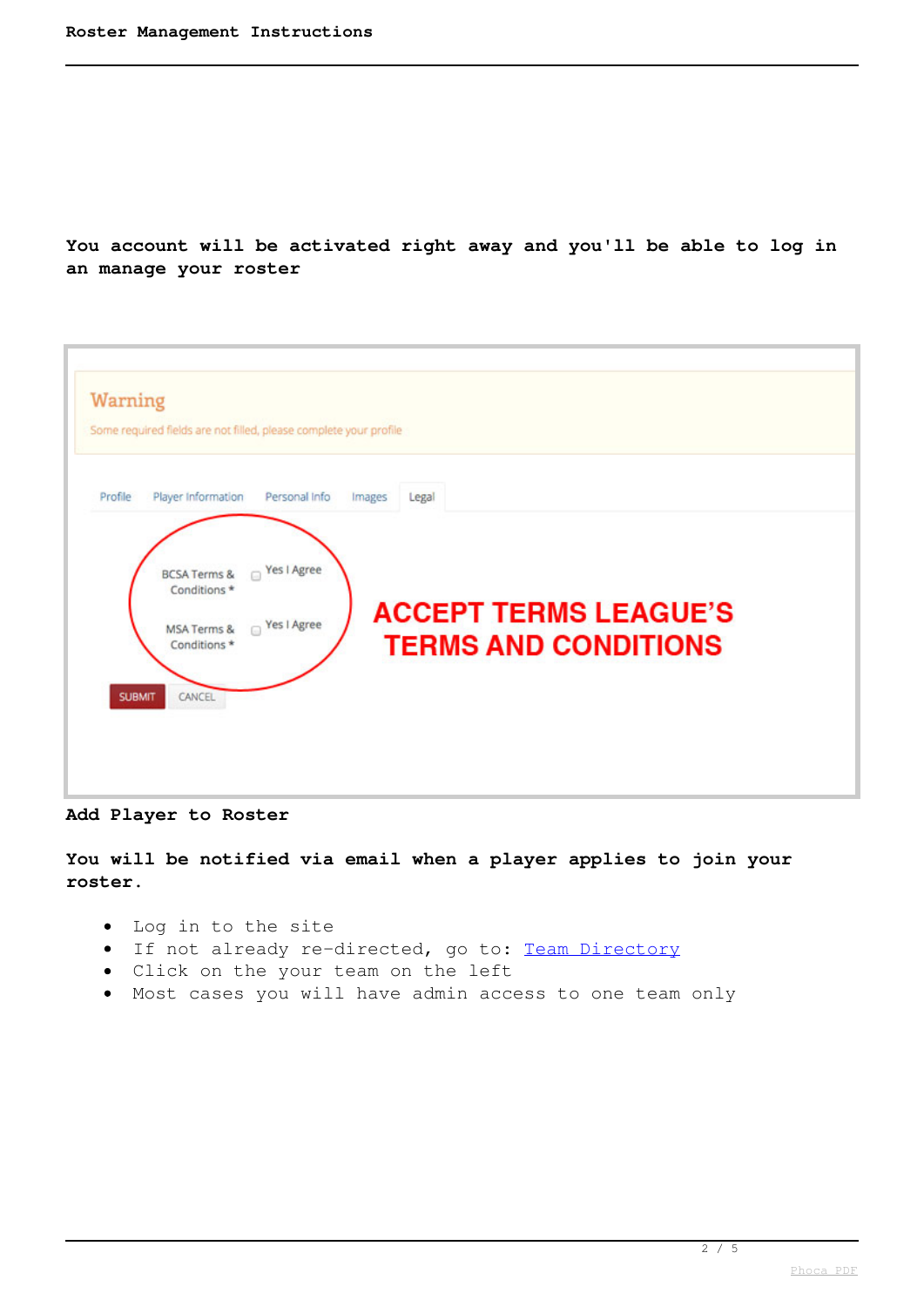

- **A list of players waiting to be approved will be on the top left**  $\bullet$ **corner**
- **Click on the link to accept or reject players**  $\bullet$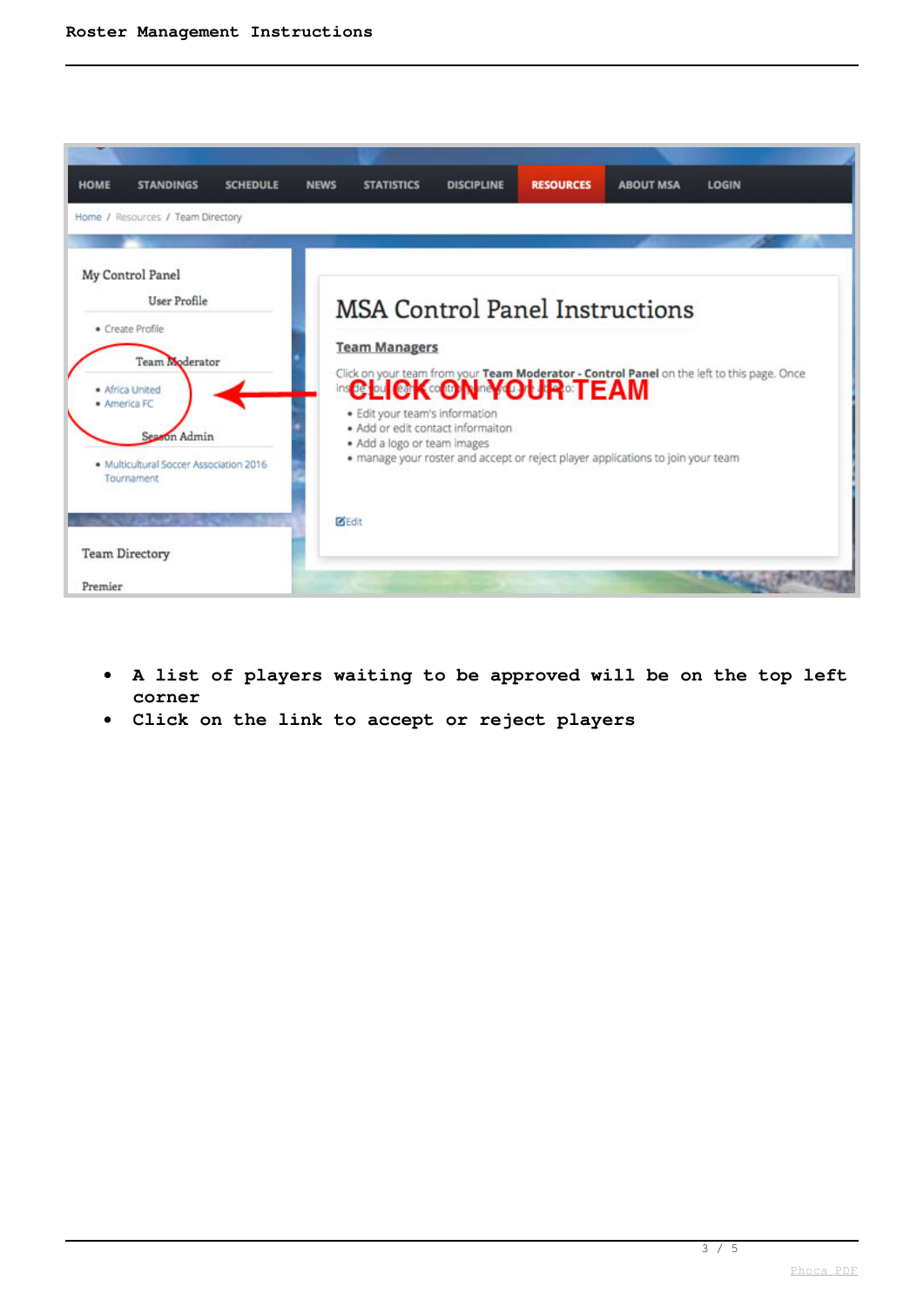| ٠<br>۰<br>2016 Tournament |
|---------------------------|
|                           |
|                           |
|                           |
|                           |
| >> Save Your Roster <<    |
|                           |
| <b>PLAYERS WAITING TO</b> |
| <b>JOIN TEAM'S ROSTER</b> |
|                           |
|                           |
|                           |
|                           |

- **From the drop down, select to approve or reject player**
- **Save your roster after making any changes**
- **Player will be notified wether he was accepted or not**